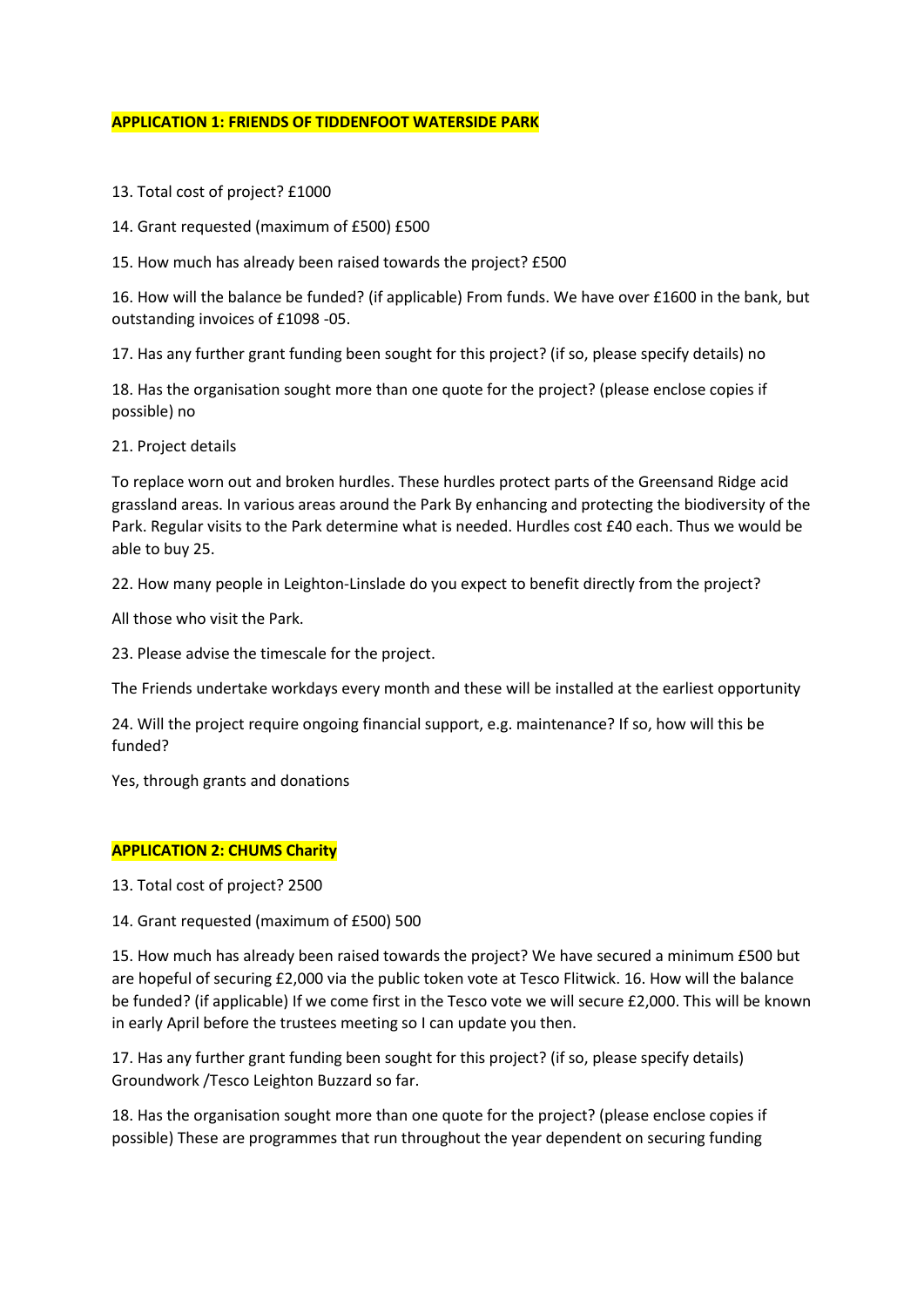### 21. Project details:

The Recreational Therapeutic music programme is due to take place at Greenleas School in Leighton Buzzard in the summer or autumn term 2022. These programmes allow vulnerable children and young people, identified by their teachers, to benefit from group engagement while enjoying a creative activity. This encourages them to explore their difficulties and build trusting relationships with their peers and the CHUMS clinicians during the programme. The learning is then transferred into the classroom and home environment. We address issues of low self confidence, poor self esteem, trauma and selective mutism. Enabling children and young people to achieve their true potential brings positive outcomes to families, schools and community groups while saving resources in other council /national behavioural or criminal justice spends. We have had conversations with Greenleas School already to identify that the school has 6 appropriate referrals, which they do. We work with the CYP over 6 sessions to develop key skills such as developing their aspirations, learning how to communicate positively and dealing with conflict. Some young people don't have positive role models in their lives so sessions are facilitated by young people who they can relate to, who are trained in mental health and music in this case. We use a range of outcome measures including SDQs and RCADS to assess the success of the project and we target: - Improved engagement with school, as lessons learnt on the pitch are transferred into the classroom - Better relationships with peers, family and teaching staff - Increased ability to cope with difficulties - Reduction in behaviour points The wider social impacts and benefits for the community are: - Better academic achievement - More resilient families - Better life choices - More resilient school communities - Less demand on CAMHS services

22. How many people in Leighton-Linslade do you expect to benefit directly from the project?

6 children and young people + their families and rest of community at school

23. Please advise the timescale for the project. The programme will last 7 weeks (assessment appointment followed by 6 interventions) at Greenleas School during term time on dates to be agreed and will be completed within 12 months following a funding decision.

24. Will the project require ongoing financial support, e.g. maintenance? If so, how will this be funded?

There are no ongoing costs to these programmes as all assessment is included in the programme price. Ongoing programmes are funded by a variety of organisations.

| 13. | Total cost of project?                      | £539.99-£629.99 - (stand alone generator to<br>power donated Grundfos pump. See 3<br>generator specs enclosed. If the lowest cost<br>generator selected, any remaining funds will<br>be used for generator fuel and service over<br>the 2022-2023 seasons) |
|-----|---------------------------------------------|------------------------------------------------------------------------------------------------------------------------------------------------------------------------------------------------------------------------------------------------------------|
| 14. | <b>Grant requested</b><br>(maximum of £500) | £500                                                                                                                                                                                                                                                       |

# **APPLICATION 3: LEIGHTON BUZZARD AND DISTRICT ARCHAEOLOGICAL AND HISTORICAL SOCIETY**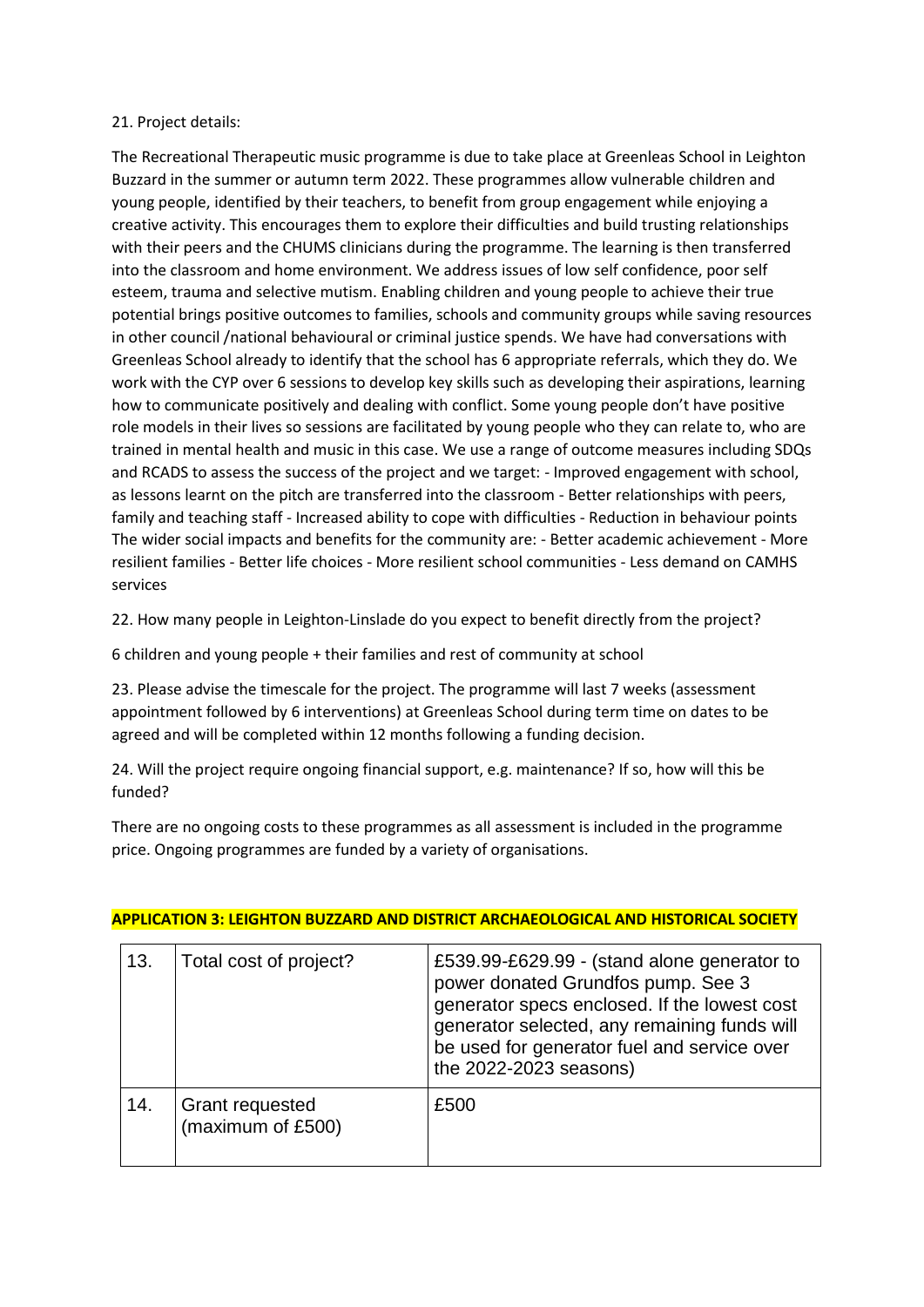| 15. | How much has already been<br>raised towards the project?                                                                                                                                                                                                                                                                                                                                                           | We have funds earmarked to make up<br>shortfall.                                                                                                                                                                                                                                                                                                                                                                                                                                                                                                                                                                                                                                                                                                                                                                                                                                                                                                                                                                                                                                                                                                                                                                                                                                                                                                                                                                                                                                                                                                                                |
|-----|--------------------------------------------------------------------------------------------------------------------------------------------------------------------------------------------------------------------------------------------------------------------------------------------------------------------------------------------------------------------------------------------------------------------|---------------------------------------------------------------------------------------------------------------------------------------------------------------------------------------------------------------------------------------------------------------------------------------------------------------------------------------------------------------------------------------------------------------------------------------------------------------------------------------------------------------------------------------------------------------------------------------------------------------------------------------------------------------------------------------------------------------------------------------------------------------------------------------------------------------------------------------------------------------------------------------------------------------------------------------------------------------------------------------------------------------------------------------------------------------------------------------------------------------------------------------------------------------------------------------------------------------------------------------------------------------------------------------------------------------------------------------------------------------------------------------------------------------------------------------------------------------------------------------------------------------------------------------------------------------------------------|
| 16. | How will the balance be<br>funded? (if applicable)                                                                                                                                                                                                                                                                                                                                                                 | We have funds earmarked to make up<br>shortfall from the Society's previous years'<br>fees and income.                                                                                                                                                                                                                                                                                                                                                                                                                                                                                                                                                                                                                                                                                                                                                                                                                                                                                                                                                                                                                                                                                                                                                                                                                                                                                                                                                                                                                                                                          |
| 17. | Has any further grant<br>funding been sought for this<br>project? (if so, please specify<br>details)                                                                                                                                                                                                                                                                                                               | Grundfos Pumps are assisting us with a<br>submersible pump to remove excess water from<br>the site. (Grundfos recommended Pump spec -<br>Unilift CC7-A1 enclosed)                                                                                                                                                                                                                                                                                                                                                                                                                                                                                                                                                                                                                                                                                                                                                                                                                                                                                                                                                                                                                                                                                                                                                                                                                                                                                                                                                                                                               |
| 18. | Has the organisation sought<br>more than one quote for the<br>project? (please enclose<br>copies if possible)                                                                                                                                                                                                                                                                                                      | Yes. Three online quotes for generator provided to<br>pump experts Grundfos for recommendation of<br>the most technically appropriate. (See enclosed<br>generator specs.)                                                                                                                                                                                                                                                                                                                                                                                                                                                                                                                                                                                                                                                                                                                                                                                                                                                                                                                                                                                                                                                                                                                                                                                                                                                                                                                                                                                                       |
| 21. | Please briefly describe the<br>project, including:<br>Where it will take<br>place<br>How the community of<br>Leighton-Linslade will<br>benefit<br>How the project<br>supports the<br>community<br>How have you<br>-<br>identified the need for<br>this project?<br>How will you assess<br>the success of the<br>project?<br>(if necessary please supply<br>further details on a separate<br>single sheet of paper) | Stand alone generator required to power small,<br>remote, submersible waste water pump (donated<br>by Grundfos) to enable the LBDHAS<br>archaeological dig in search of the famous C13th<br>Old Linslade Holy Well, reputedly located close to<br>the canal bank in the meadow opposite St Mary's<br>Church, Old Linslade (detailed 2021 Dig Report<br>PDF enclosed). The trenches suffer badly from<br>regular flooding and water seepage so pump now<br>essential to excavate deeper to locate key C13th<br>structures and finds. Community engagement: In<br>addition to multiple LBDAHS dig helpers from the<br>local community, around a dozen students from<br>Linslade Middle School have also been regularly<br>involved as part of an educational 'hands on' local<br>history outreach. Also supported by professional<br>local archaeologists including LB-based KDK<br>Archaeology, the former head of Bucks County<br>Archaeology, and more. Community Outreach:<br>Presentation in late 2021 given to local LBDAHS<br>members with display of key finds, report<br>published in 2022 LBDAHS Transactions Journal<br>for local community consumption, dig summary<br>submitted to British Council for Archaeology -<br>South Midlands Branch Archeology Journal,<br>second presentation scheduled to Bucks<br>Archaeology Society in May, plus future plans for<br>more local finds displays when dig completed.<br>Success measures: continual local community<br>engagement; important knowledge and insights<br>on local LB history; inspiring local students to |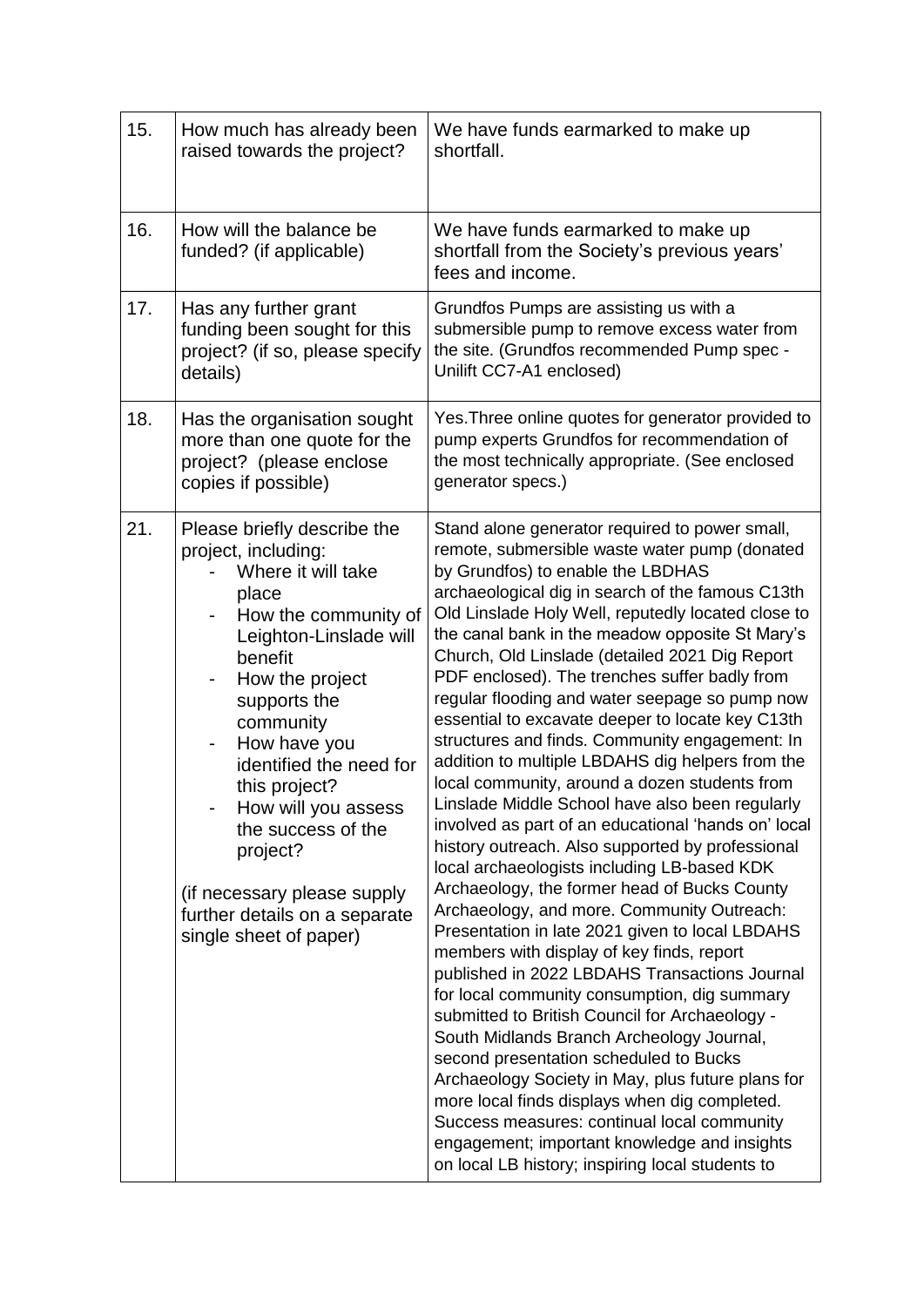|     |                                                                                                   | learn more about, and actively participate in<br>discovering the local heritage of where they live;<br>and ultimately, locating direct evidence of the<br>medieval Holy Well itself for posterity and<br>local/regional historical records. |
|-----|---------------------------------------------------------------------------------------------------|---------------------------------------------------------------------------------------------------------------------------------------------------------------------------------------------------------------------------------------------|
| 22. | How many people in<br>Leighton-Linslade do you<br>expect to benefit directly<br>from the project? | Our membership plus visitors to the dig and future<br>readers of our Journal and visitors of exhibition of<br>finds.                                                                                                                        |
| 23. | Please advise the timescale<br>for the project.                                                   | Summer 2022 and 2023 until project completed<br>and then use for future projects.                                                                                                                                                           |

## **APPLICATION 4: BUZZCYCLES**

13. Total cost of project?

Park Tool Home Mechanic Deluxe Workstand PCS10.3: £284.49 from Halfords Park Tool Work Tray 105: £31.99 from Wiggle Halfords 30 piece Bike Tool Kit: £60 from Halfords Total: £376.48

14. Grant requested (maximum of £500) £376.49

15. How much has already been raised towards the project? A workshop tyre pump has been donated. Approx value £50.

16. How will the balance be funded? (if applicable) From Buzzcycles funds.

17. Has any further grant funding been sought for this project? (if so, please specify details) No.

18. Has the organisation sought more than one quote for the project? (please enclose copies if possible) Yes

21. Please briefly describe the project, including: - Where it will take place - How the community of Leighton-Linslade will benefit - How the project supports the community - How have you identified the need for this project? - How will you assess the success of the project? (if necessary please supply further details on a separate single sheet of paper)

The equipment will be used to help provide Dr Bike events. The equipment we currently use are the property of the Buzzcycles members providing the Dr Bike. The Dr Bike programme for this year is: Good Friday: Astral Park Jubilee Fayre Canal Festival Bideford Green Heather & Reach The purpose of Dr Bike is to fix basic problems with bicycles which prevent them being used. The format of the Dr Bikes is three 20 minute slots per hour with two of them pre-bookable online with an one open slot. If a bike cannot be repaired within the 20 minute slot then the owner is referred to one of the local bike shops. Buzzcycles has run many Dr Bikes at May Fayre and the Canal Festival and during lockdown we obtained a grant from Cycling UK to run Dr Bike sessions during the Saturday market. These were very successful. The most recent Dr Bike at Astral saw twenty bikes repaired. We assess the success of the Dr Bike events by the number of bikes that we repair.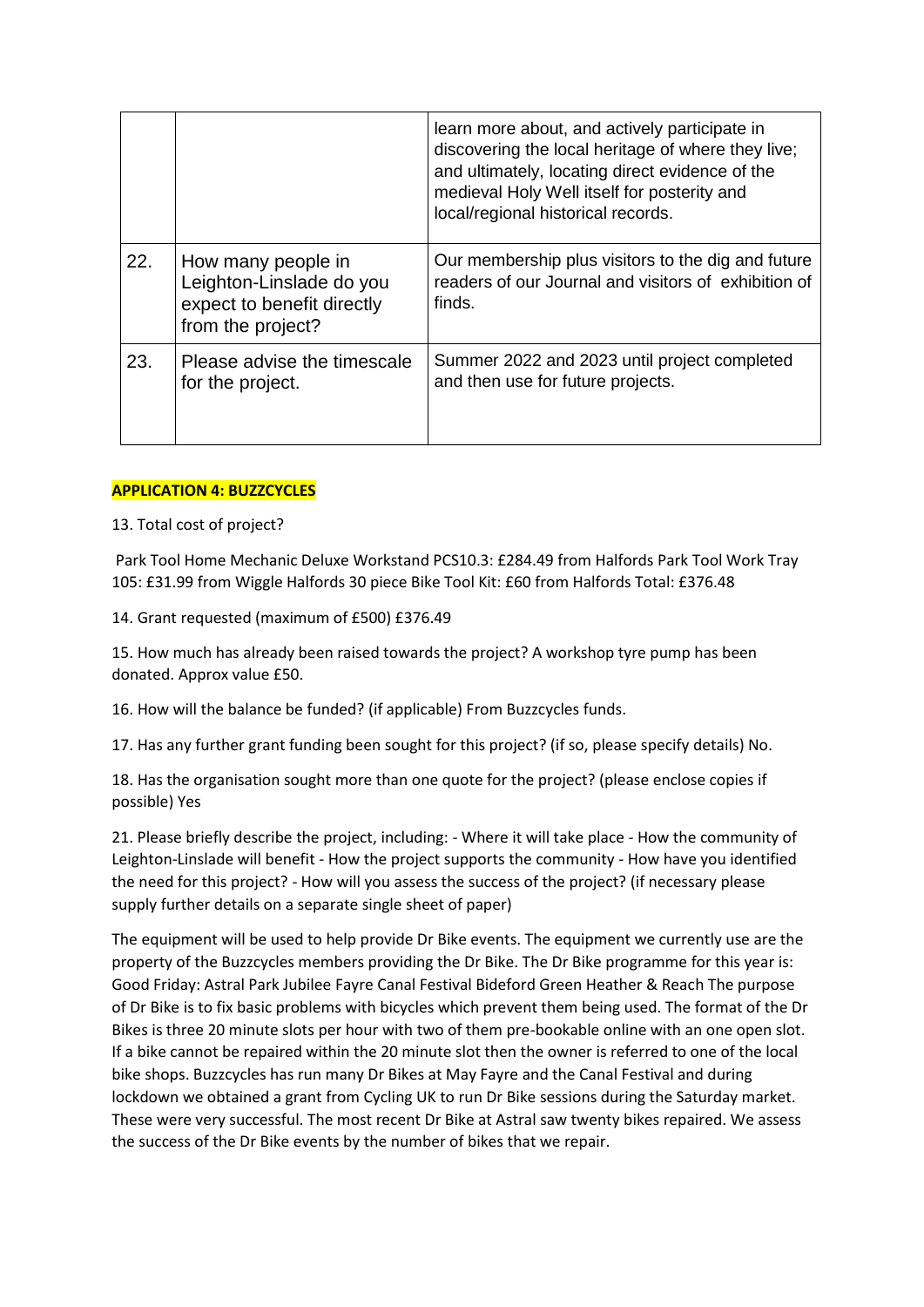22. How many people in Leighton-Linslade do you expect to benefit directly from the project? Approx 15 bikes repaired per event

23. Please advise the timescale for the project.

April to October 2022 and then repeated in following years.

### **APPLICATION 5: MENTMORE ROAD UNDER FIVES**

13. Total cost of project? 500

14. Grant requested (maximum of £500) 500

15. How much has already been raised towards the project? Zero

16. How will the balance be funded? (if applicable)

Board in hall to assist learning and display work.

17. Has any further grant funding been sought for this project? (if so, please specify details)

No 18. Has the organisation sought more than one quote for the project? (please enclose copies if possible) No

21. Please briefly describe the project/activity, including: Where it will take place How the community of Leighton-Linslade will benefit How the project/activity supports the community How have you identified the need for this project? How will you assess the success of the project? How do you anticipate the grant funding would be used? (if necessary please supply further details on a separate single sheet of paper)

Na

22. How many people in Leighton-Linslade do you expect to benefit directly from the project?

40 families

23. Please advise the timescale for the project.

Once funding is in we can order the equipment. It is a board to go on the wall and the town council have previously said there is no more funds

### **APPLICATION 6: South Bedfordshire Division Girlguiding**

13. total cost of project? £1,200 approximately

14. grant requested? £500

15. How much has already been raised towards the project? £500

16. How will the balance be funded? Fundraising and donations

17. Has any further grant funding been sought for this project? (if so, please specify details)

Bedfordshire Girlguiding Sustainability Grant, this grant offers discretionary financial assistance up to £200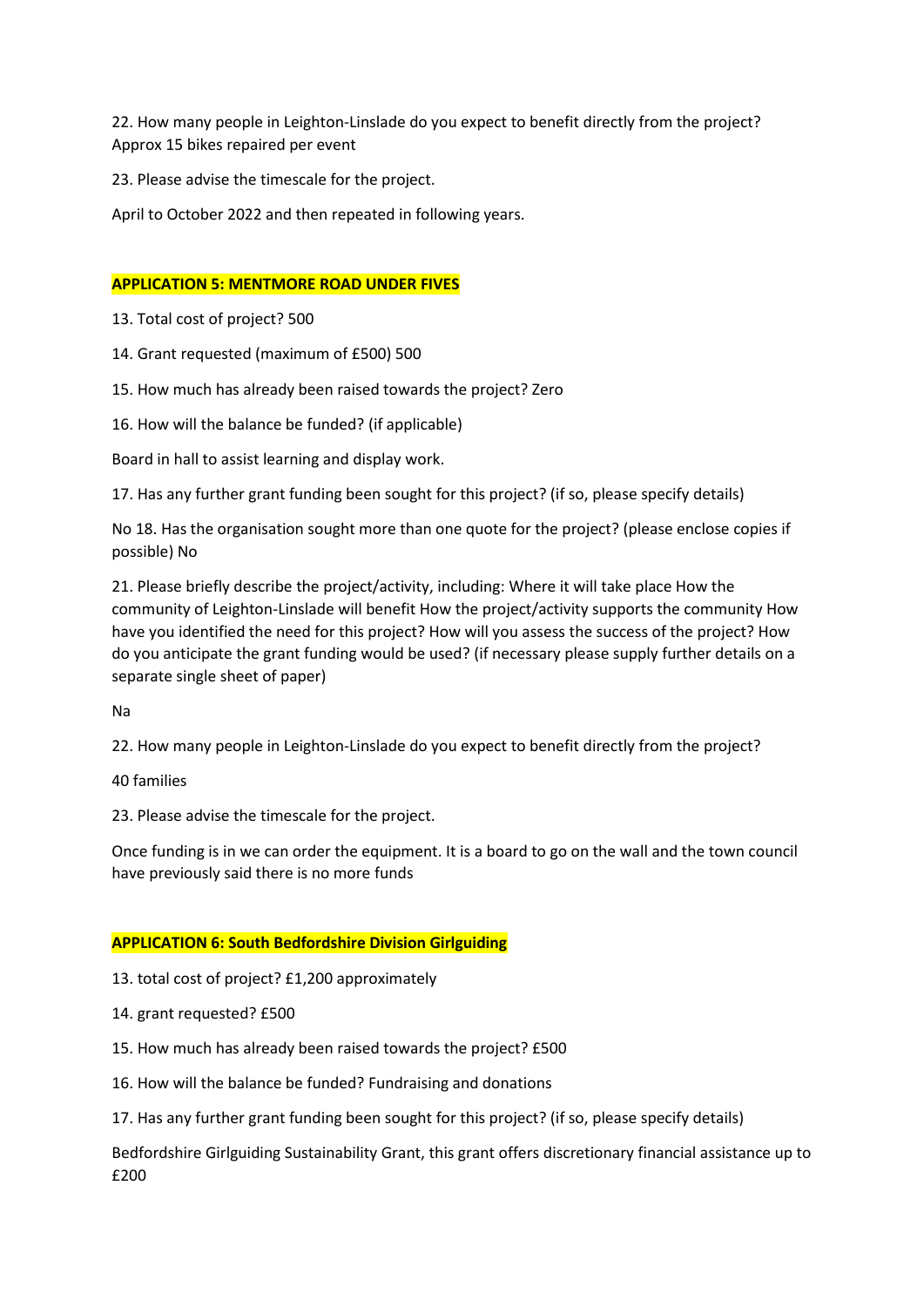## 18. Has the organisation sought more than one quote for the project?

Two verbal quotes for woodworm treatment - £150 and £200 plus VAT, grounds maintenance and weed treatment £280, quote for skylight replacement and roof repairs attached – this is from a friend discounting as we are a charity - £695

## 21. Project details

This grant is to go towards the urgent repairs to the Leighton Buzzard and Linslade Camp and Activity storage building which is based on Buzzard Scouts land in Grovebury Road. During the last couple of years the interior has suffered woodworm and roof damage causing ivy to get into the building and damp areas to appear in many places, so the roof will need repair or replacement.

This building houses all of our camp and outdoor activity equipment, which is used by all 586 members at some time in their Guiding life.

The camp equipment, tentage, shelters and outdoor cooking equipment are our main concern as we would really like to continue to offer camping experiences to the Guides and Rangers, but without a storage facility we will not be able to do so.

We also run activity days for the Rainbows and Brownies and need the tentage in particular to make this happen. Brownies are also able to camp and build valuable life lessons and independence.

We are very concerned that if we cannot quickly do these repairs on the building, that equipment will be damaged and the opportunities we would like to give our members would stop or become very limited. The grant funding would help us get the repairs done quickly and allow is to use existing funds, that we have earmarked, to get the girls enjoying the out of doors once more.

22. How many people in Leighton-Linslade do you expect to benefit from the project?

All present and future members of Girlguiding

23. Please advise the timescale for the project – within 3 months

24. Will the project require ongoing financial support e.g. maintenance? If so, how will this be funded?

We have always held a small budget for maintenance/insurance and will continue to do this so that we can address smaller needs as and when they arise.

| 13. | Total cost of project?                                   | £2000                                                                                                              |
|-----|----------------------------------------------------------|--------------------------------------------------------------------------------------------------------------------|
| 14. | Grant requested<br>(maximum of £500)                     | £500                                                                                                               |
| 15. | How much has already been<br>raised towards the project? | We have managed to source the use of a<br>suitable local venue for free (the next<br>cheapest quote was £1,680.00) |

# **APPLICATION 7: NCT Leighton Buzzard and District branch**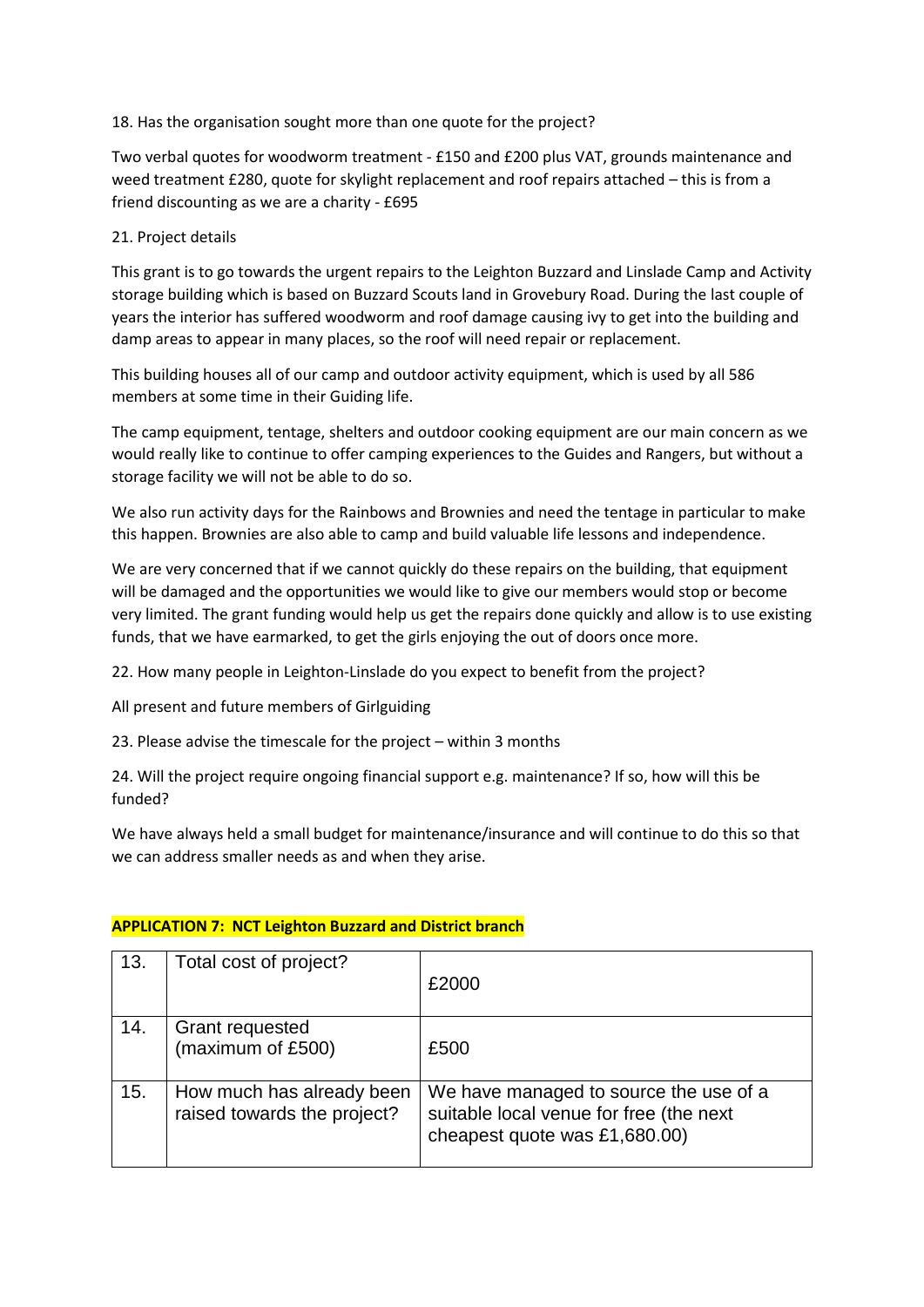| 16. | How will the balance be<br>funded? (if applicable)                                                                                                                                                                                                                                                                                                   | We intend to ask attendees for a suggested<br>donation of £2 per session.                                                                                                                                                                                                                                                                                                                                                                                                                                                                                                                        |
|-----|------------------------------------------------------------------------------------------------------------------------------------------------------------------------------------------------------------------------------------------------------------------------------------------------------------------------------------------------------|--------------------------------------------------------------------------------------------------------------------------------------------------------------------------------------------------------------------------------------------------------------------------------------------------------------------------------------------------------------------------------------------------------------------------------------------------------------------------------------------------------------------------------------------------------------------------------------------------|
| 17. | Has any further grant<br>funding been sought for this<br>project? (if so, please<br>specify details)                                                                                                                                                                                                                                                 | We were awarded a grant in the financial<br>year 1 April 2021 - 31 March 2022 for a<br>range of restart projects including Bumps and<br>Babies however the dramatic increase in<br>venue costs to hold our biggest fundraiser,<br>the Nearly New Sale (7 May 2022) has<br>meant we still have many remaining<br>community events to fund.                                                                                                                                                                                                                                                        |
| 18. | Has the organisation sought<br>more than one quote for the<br>project? (please enclose<br>copies if possible)                                                                                                                                                                                                                                        | Yes we have approached many venues for<br>this including the Salvation Army, Leighton<br><b>Buzzard Football Club and Linslade</b><br>Community Hall however a location close to<br>public transport, cost and availability have<br>been barriers.                                                                                                                                                                                                                                                                                                                                               |
| 19. | Does the organisation have<br>its own bank account with a<br>minimum of two signatories?                                                                                                                                                                                                                                                             | Within the branch, we have to have two<br>committee members approve/sign all<br>payments made. To reduce bank charges<br>and ensure timely and effective centralised<br>reporting, at NCT we use a single central<br>bank account. Head office and our branches<br>both use this account. Each branch however<br>has a sub account over which they retain full<br>control. It is not possible for head office or<br>another branch to access the sub account<br>without prior agreement. Awards for All have<br>accepted this approach when considering<br>grant applications from our branches. |
| 21. | Please briefly describe the<br>project, including:<br>Where it will take<br>place<br>How the community<br>of Leighton-Linslade<br>will benefit<br>How the project<br>supports the<br>community<br>How have you<br>-<br>identified the need for<br>this project?<br>How will you assess<br>$\overline{\phantom{0}}$<br>the success of the<br>project? | NCT Leighton Buzzard & District Branch,<br><b>Bumps and Babies Group</b><br>We want to establish a new weekly 'Bumps<br>and Babies' group for new parents and<br>parents to be.<br>It will take place at Leighton Buzzard<br>Conservative Club, 16 - 18 High St, Leighton<br>Buzzard LU7 1EA as they have kindly offered<br>the use of their function room for free, is fully<br>accessible for parents with prams and<br>wheelchair users and is close to public<br>transport.<br>The significance of positive support during<br>the transition to parenthood is well-<br>evidenced.            |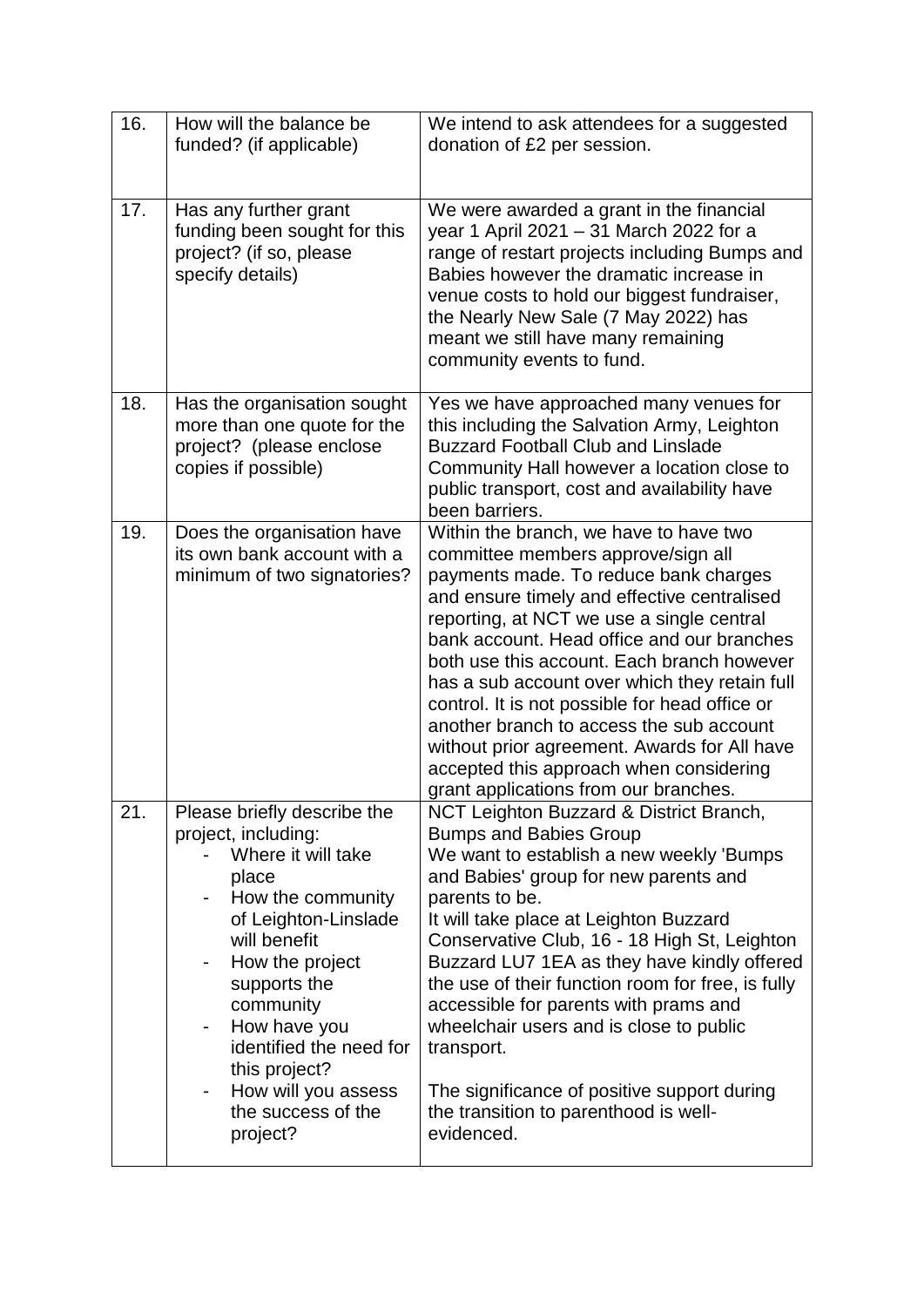| (if necessary please supply<br>further details on a separate<br>single sheet of paper) | The transition to parenthood can be a<br>stressful time for parents, and many women<br>feel isolated and alone in their task of caring<br>for a baby (Deave et al, 2008). Increasingly,<br>new parents no longer have access to<br>extensive social systems and a growing body<br>of research has highlighted social support as<br>necessary in promoting maternal confidence<br>and optimising parenting skills (Cabral,<br>$2013$ ).                                                                                                                  |
|----------------------------------------------------------------------------------------|---------------------------------------------------------------------------------------------------------------------------------------------------------------------------------------------------------------------------------------------------------------------------------------------------------------------------------------------------------------------------------------------------------------------------------------------------------------------------------------------------------------------------------------------------------|
|                                                                                        | This group will support the community by;<br>Aiming to reduce social isolation for parents,<br>helping them to cope with the emotional<br>challenges they face and promote confident<br>parenting.<br>Enabling parents to make friends, meet<br>together and share parenting experiences<br>which builds confidence and supports<br>wellbeing.                                                                                                                                                                                                          |
|                                                                                        | Research shows sharing experiences<br>between women undergoing similar life<br>events provides them with an opportunity to<br>come to terms with their own experiences;<br>and participation in parenting groups results<br>in greater confidence and self-esteem, more<br>containment and more satisfying family<br>relationships (Cabral, 2013).<br>A growing body of evidence supports the<br>hypothesis that group sessions are helpful to<br>fathers (Berlin et al., 2020)<br>Our group will welcome all parents / carers<br>regardless of gender. |
|                                                                                        | We will provide access to evidence-based<br>information and resources on sleep, baby<br>massage, play activities, crying, breast and<br>bottle feeding and weaning.                                                                                                                                                                                                                                                                                                                                                                                     |
|                                                                                        | This group will support the community by;<br>indirectly assisting the development of the<br>children by improving the emotional health,<br>social relationships and confidence and self-<br>esteem of the parent. The babies will also be<br>able to explore and bond with each other.                                                                                                                                                                                                                                                                  |
|                                                                                        | Our group will be staffed by volunteers,<br>therefore we will provide the volunteering                                                                                                                                                                                                                                                                                                                                                                                                                                                                  |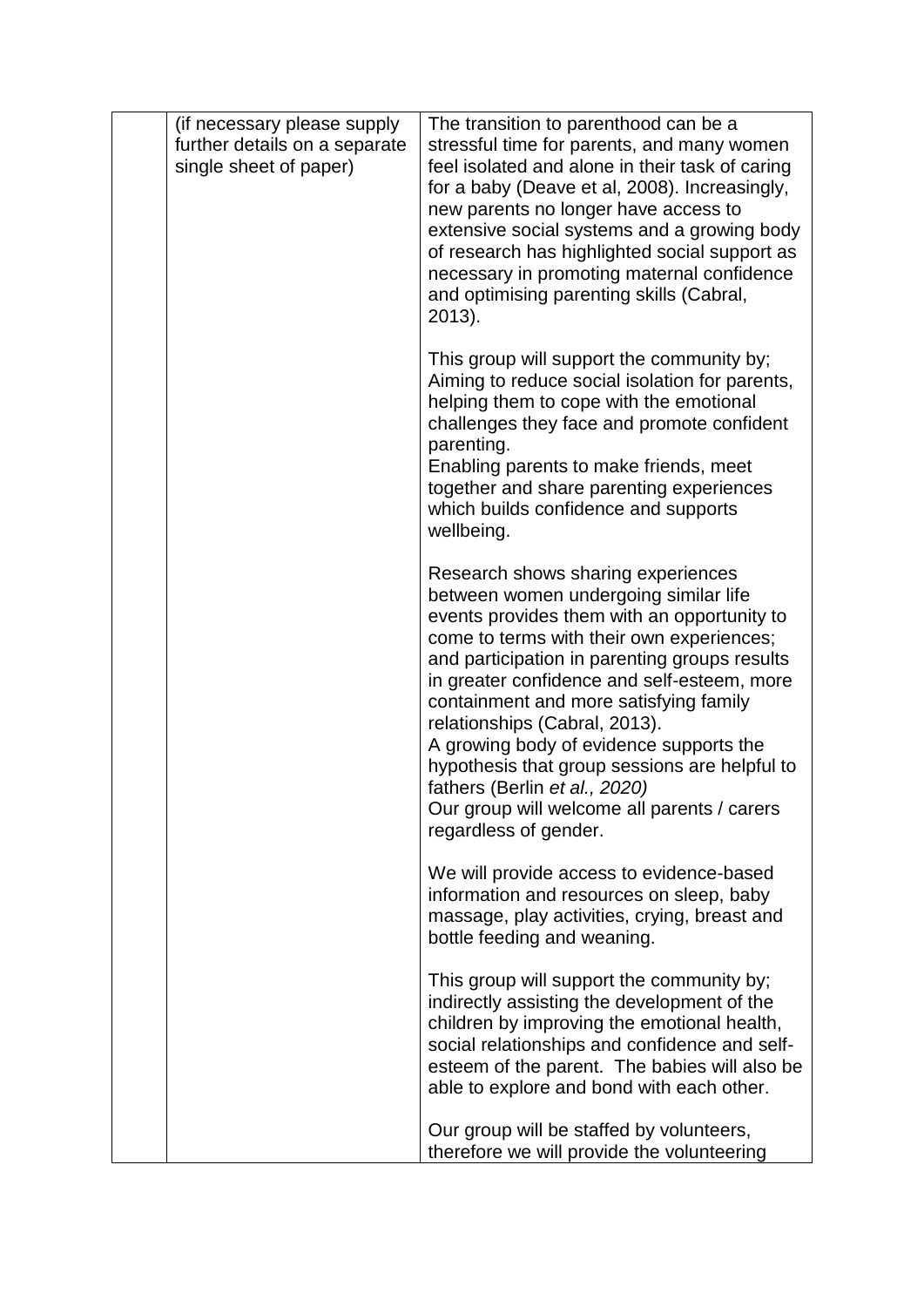|     |                                                                                                                | opportunities. Known volunteering benefits<br>include;<br>Gaining confidence by trying something<br>$\bullet$<br>new and gaining a sense of achievement.<br>Making a positive difference to<br>$\bullet$<br>communities and society in general.<br>Meeting different kinds of people and<br>$\bullet$<br>making new friends.<br>Feeling part of something outside of<br>$\bullet$<br>friends and family.<br>Learning new skills and gaining<br>$\bullet$<br>experience.<br>In Leighton Buzzard there are many groups<br>for older children (aged > 1) such a, Tot Bop,<br>Mucky Ducks Messy Play and Mini Meerkats<br>however these classes are mostly aimed at<br>mobile children, out of town and chargeable.<br>We want to create group aimed at the parent<br>rather than the child, pregnant people and<br>those with newborns. We want parents to be<br>able to be able to place their babies on a play<br>mat without an older child stepping on them.<br>We intend to restrict the group to parents<br>with children aged up to 12 months.<br>Leighton Buzzard is undergoing a period of<br>rapid housing development and our group<br>will facilitate the growth and integration of<br>these new communities into the existing<br>population.<br>We will be able to track our success by<br>keeping track of attendance. We will ask<br>attendees to provide verbal feedback and<br>questionnaires on the group and what can be<br>improved. |
|-----|----------------------------------------------------------------------------------------------------------------|-------------------------------------------------------------------------------------------------------------------------------------------------------------------------------------------------------------------------------------------------------------------------------------------------------------------------------------------------------------------------------------------------------------------------------------------------------------------------------------------------------------------------------------------------------------------------------------------------------------------------------------------------------------------------------------------------------------------------------------------------------------------------------------------------------------------------------------------------------------------------------------------------------------------------------------------------------------------------------------------------------------------------------------------------------------------------------------------------------------------------------------------------------------------------------------------------------------------------------------------------------------------------------------------------------------------------------------------------------------------------------------------------------------------------------------------------------|
| 22. | How many people in<br>Leighton-Linslade do you<br>expect to benefit directly<br>from the project?              | With an estimation of c. 500 babies being<br>born in Leighton Buzzard each year, we<br>would hope 10% may benefit from the group<br>= 50 families.                                                                                                                                                                                                                                                                                                                                                                                                                                                                                                                                                                                                                                                                                                                                                                                                                                                                                                                                                                                                                                                                                                                                                                                                                                                                                                    |
| 23. | Please advise the timescale<br>for the project.                                                                | Costs have been calculated for a group<br>running 48 weeks between May and the end<br>of March 2023.                                                                                                                                                                                                                                                                                                                                                                                                                                                                                                                                                                                                                                                                                                                                                                                                                                                                                                                                                                                                                                                                                                                                                                                                                                                                                                                                                  |
| 24. | Will the project require<br>ongoing financial support,<br>e.g. maintenance? If so,<br>how will this be funded? | The ongoing free provision of the venue will<br>be a key driver in the sustainability of this<br>group. However if we are able to run our<br>fundraising events, as we did pre-pandemic,<br>we should be able to pay for a venue if                                                                                                                                                                                                                                                                                                                                                                                                                                                                                                                                                                                                                                                                                                                                                                                                                                                                                                                                                                                                                                                                                                                                                                                                                   |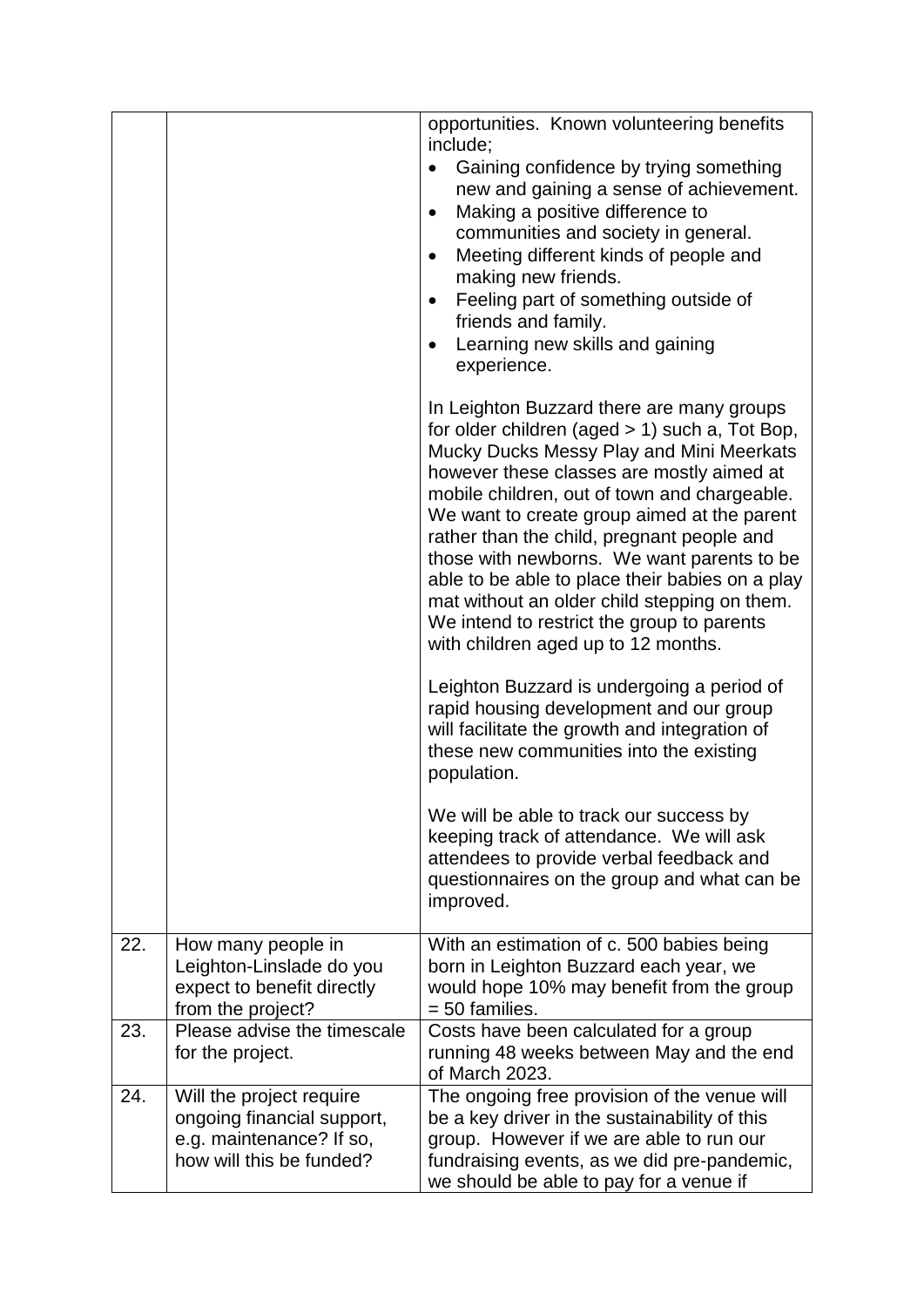| required. We are also hoping to start hiring     |  |
|--------------------------------------------------|--|
| baby slings again, which is a profitable         |  |
| $\vert$ income stream – making use of the venue. |  |

### **APPLICATION 8: RIVERSIDE WOMENS INSTITUTE**

13. total cost of project? £300 approximately

- 14. grant requested? £300
- 15. How much has already been raised towards the project? £88
- 16. How will the balance be funded? Bring and buy sales, market stall, raffles, 50/50 auction
- 17. Has any further grant funding been sought for this project? (if so, please specify details)

no

18. Has the organisation sought more than one quote for the project?

no

#### 21. Project details

Three years ago we lost the income from the Music in the Park refreshments and then owing to the pandemic, we had to secure an alternative meeting place. Our overheads have doubled. On our return last summer, many members did not rejoin. However we had great success recruiting on "Next Door" social media. In fact almost half of our membership is new ladies. Our aim is to retain those and future ladies by providing interesting speakers. We need to keep the momentum going. We have talked to many ladies over the last year. There is a great need for women to meet in a safe environment. As a well known establishment, we can provide this for all local women. We discuss our hopes and ideas at our monthly meetings. In fact our committee has grown from 5 to 9. We really want our group to be a local success.

22. How many people in Leighton-Linslade do you expect to benefit from the project?

40+

23. Please advise the timescale for the project – within 12 months/ongoing

24. Will the project require ongoing financial support e.g. maintenance? If so, how will this be funded?

No – we will continue to hold fundraising events

### **APPLICATION 9: RECLAIM LIFE**

13. Total cost of project?: £1390.00

14. Grant requested (maximum of £500): £500

15. How much has already been raised towards <br>the project?: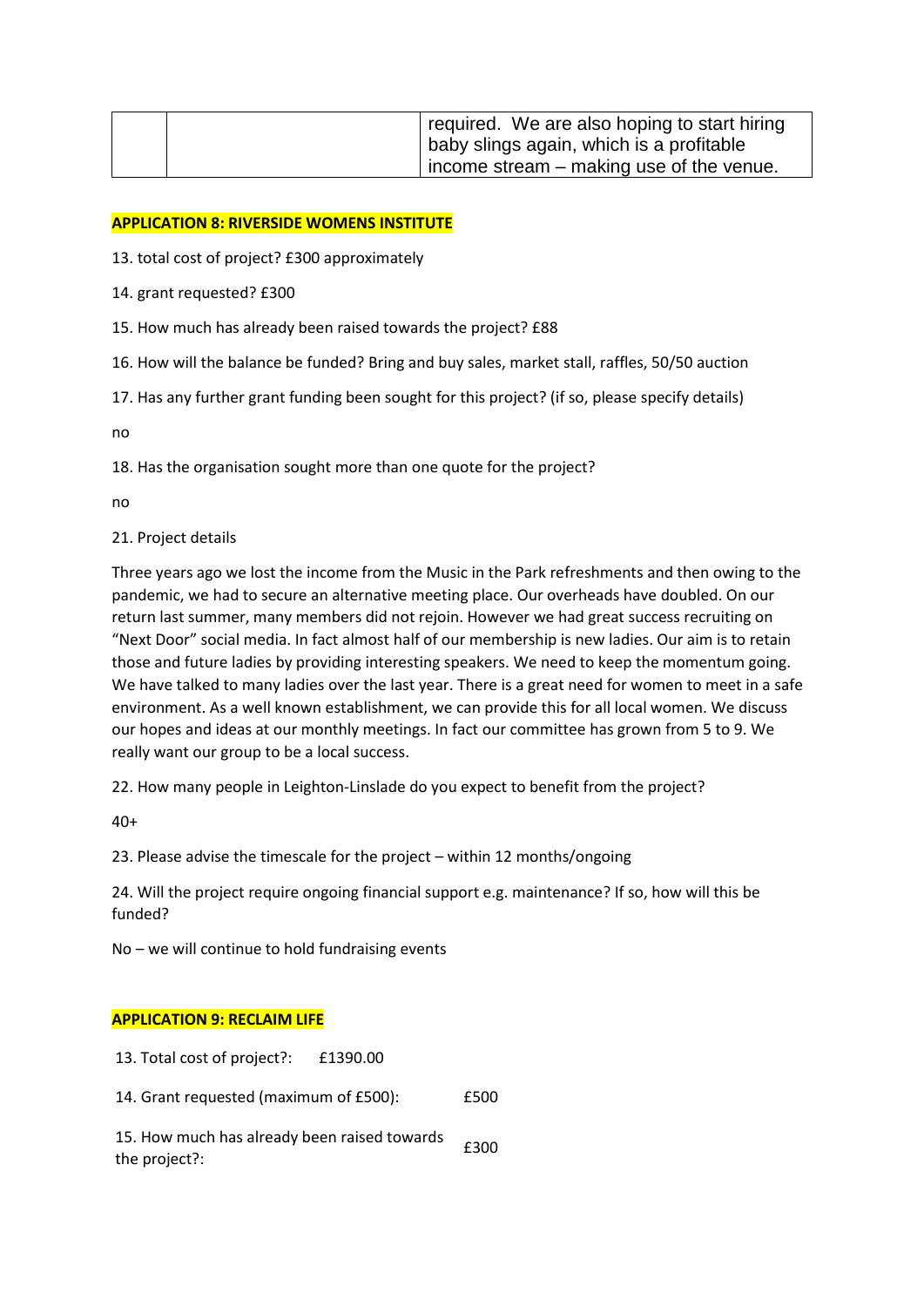16. How will the balance be funded? (if applicable):<br>applicable): Through donations and fundraising 17. Has any further grant funding been sought for this project? (if so, please specify details):

18. Has the organisation sought more than one quote for the project?:

21. Please briefly describe the project/activity: Training Volunteer Reclaim Life Life Coaches Reclaim Life would like to be considered for funding towards running life coaching training sessions, with an aim to train more people with Reclaim Life life coaching skills. Recruiting and training volunteers to work with

our life coaching training programme, will increase our number of volunteer life coaches. This will enable us to continue to offer our free support at the time of need.

Our life coaches help people who are experiencing emotional distress to understand their emotional needs, learn coping strategies and techniques to help with managing stress, anxiety, anger, trauma and depression.

Since 2010, we have been offering our free life coaching to people in Leighton Buzzard, surrounding areas, having helped over 1500 during this time.

We offer our service to people in the community who are over 18. We support people from all backgrounds, ages, cultures and life experiences who are experiencing emotional distress.

We have continued to support people during the pandemic and adapting the way we offer our support. Over the last 2 years when we have been unable to have face to face sessions, we have provided support via telephone and zoom. In June 2022, we will open the Reclaim Life Centre in Bridge Street, where we will have a base within the heart of the community.

We are already seeing the effects of the pandemic and how the last two years has affected and continues to impact people's emotional and mental health. Over the last 2 years we have also had an increase of clients working in the NHS, Social care, Care sector and those who have been working on the front line during this time.

Feedback from clients, they have told us how important it is to have help and support at the time they need it. Waiting times for support via the NHS can be 6 – 9 months. Reclaim Life have been able to put support in place sooner, on average support starting within 3 weeks of first contact.

Our project to train volunteers - we plan to run training programmes, each programme involves 22 hours of initial training, training materials